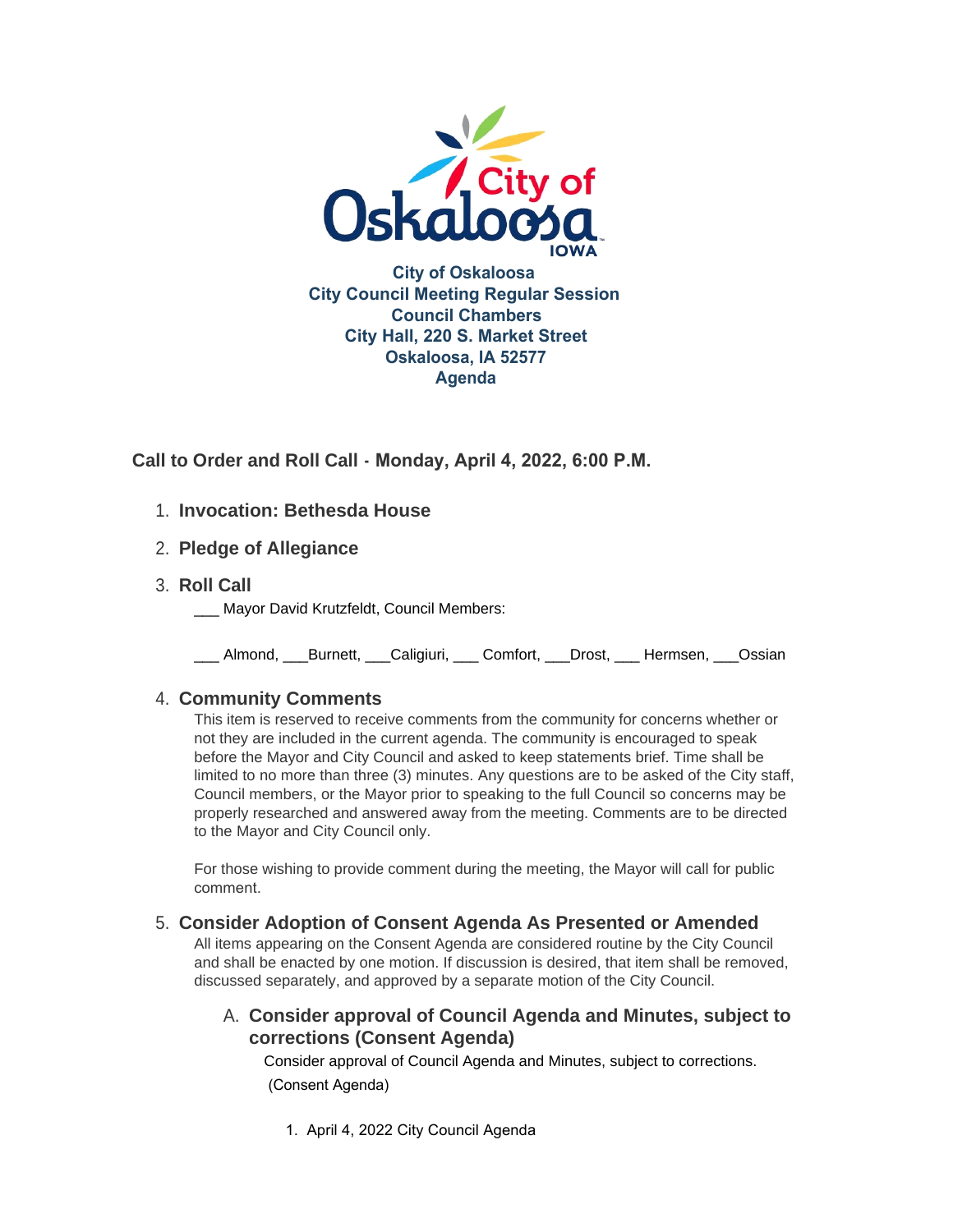- 2. March 21, 2022 City Council Regular Meeting Minutes
- 3. March 28, 2022 City Council Special Meeting Minutes

Documents:

[City Council Minutes March 21 2022.docx](https://www.oskaloosaiowa.org/AgendaCenter/ViewFile/Item/10025?fileID=26387) [City Council Special Minutes March 28 2022.docx](https://www.oskaloosaiowa.org/AgendaCenter/ViewFile/Item/10025?fileID=26388)

**Consider a motion to receive and file reports and**  B. **communications from advisory and operating boards and commissions (Consent Agenda)**

Documents:

[MIN 20220307 Airport Commission Meeting Minutes.pdf](https://www.oskaloosaiowa.org/AgendaCenter/ViewFile/Item/10026?fileID=26389)

C. Consider payment of claims for March 2022. (Consent **Agenda)**

> Who is submitting this City Clerk/Finance Department item.

Documents:

[COM\\_20220404 Claims List.docx](https://www.oskaloosaiowa.org/AgendaCenter/ViewFile/Item/9968?fileID=26340) [COUNCIL CLAIMS LIST 03252022.pdf](https://www.oskaloosaiowa.org/AgendaCenter/ViewFile/Item/9968?fileID=26341) [MANUAL CHECK REPORT 03252022.pdf](https://www.oskaloosaiowa.org/AgendaCenter/ViewFile/Item/9968?fileID=26342)

### **Consider approval of a liquor license application. (Consent**  D. **Agenda)**

Who is submitting this City Clerk/Finance Department item.

Documents:

[COM\\_20220404 Liquor Licenses.docx](https://www.oskaloosaiowa.org/AgendaCenter/ViewFile/Item/9969?fileID=26339)

**Consider approval of payments of \$1,960.00 to Curtis**  E. **Architecture & Design and \$48,733.98 to Christner Contracting, Inc. (CCI), totaling \$50,693.98, for work completed on the Façade Improvement Project Phase III. (Consent Agenda)**

> Who is submitting this Development Services Department item.

Documents:

[COM 20220404 Facade3 Apr 2022 payments.pdf](https://www.oskaloosaiowa.org/AgendaCenter/ViewFile/Item/9993?fileID=26333) 20DTR004 - [CDBG Draw Request 14.pdf](https://www.oskaloosaiowa.org/AgendaCenter/ViewFile/Item/9993?fileID=26332)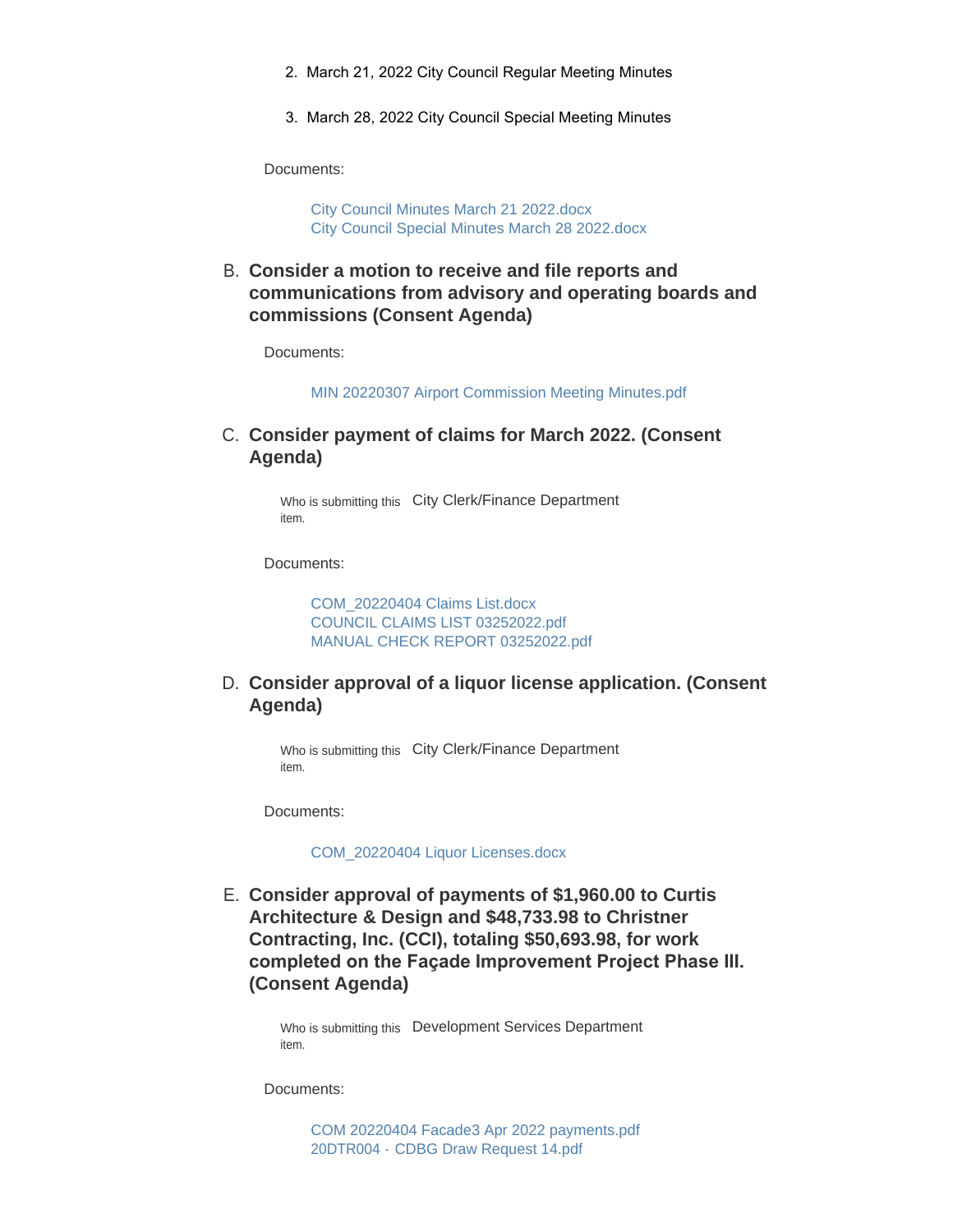**Consider a resolution setting a public hearing for the sale of a**  F. **portion of city owned property located adjacent to 433 North 6th Street. (Consent Agenda)**

```
Who is submitting this  Development Services Department
item.
```
Documents:

[COM 20220402 433 N 6th sale to Erwin.docx](https://www.oskaloosaiowa.org/AgendaCenter/ViewFile/Item/9964?fileID=26335) [RES 20220402 set hearing sale north of 433 North 6th.docx](https://www.oskaloosaiowa.org/AgendaCenter/ViewFile/Item/9964?fileID=26338) [Map Location.pdf](https://www.oskaloosaiowa.org/AgendaCenter/ViewFile/Item/9964?fileID=26336) [Property Bid Form.pdf](https://www.oskaloosaiowa.org/AgendaCenter/ViewFile/Item/9964?fileID=26337)

G. Consider a resolution scheduling a public hearing on **vacation and sale of the 120 foot by 16.5 foot section of the east-west alley adjacent to 207 South 3rd Street. (CONSENT AGENDA)**

> Who is submitting this Public Works Department item.

Documents:

[COM\\_20220404\\_207 South 3rd Street Alley Vacate.docx](https://www.oskaloosaiowa.org/AgendaCenter/ViewFile/Item/10005?fileID=26343) [RES\\_20220404\\_207 South 3rd Street Alley Vacate.docx](https://www.oskaloosaiowa.org/AgendaCenter/ViewFile/Item/10005?fileID=26344) [20220405\\_Location Map.pdf](https://www.oskaloosaiowa.org/AgendaCenter/ViewFile/Item/10005?fileID=26346) [20220404\\_Pictures.docx](https://www.oskaloosaiowa.org/AgendaCenter/ViewFile/Item/10005?fileID=26347) [20220405\\_Application.pdf](https://www.oskaloosaiowa.org/AgendaCenter/ViewFile/Item/10005?fileID=26348) [20220405\\_Letter.pdf](https://www.oskaloosaiowa.org/AgendaCenter/ViewFile/Item/10005?fileID=26345)

**Consider a resolution amending Resolution No. 93-7-75 and**  H. **approving public purpose for certain expenditures of public funds. (Consent Agenda)**

Who is submitting this City Clerk/Finance Department item.

Documents:

[Comm\\_20220404 Public Purpose for Certain Expenditures.docx](https://www.oskaloosaiowa.org/AgendaCenter/ViewFile/Item/10019?fileID=26379) RES 20220404 Public Purpose expenditures.docx

**-------------------- End of Consent Agenda --------------------** I.

#### **Announcement of Vacancies** 6.

Applicants must reside in Oskaloosa and be 18 years of age unless specific specifications are stated.

- ¡ **Airport Commission**: One vacancy for a term ending December 2027
- ¡ **Board of Adjustment**: One vacancy for a term ending December 2026
- ¡ **Building Code Board of Appeals**: One vacancy for a regular member and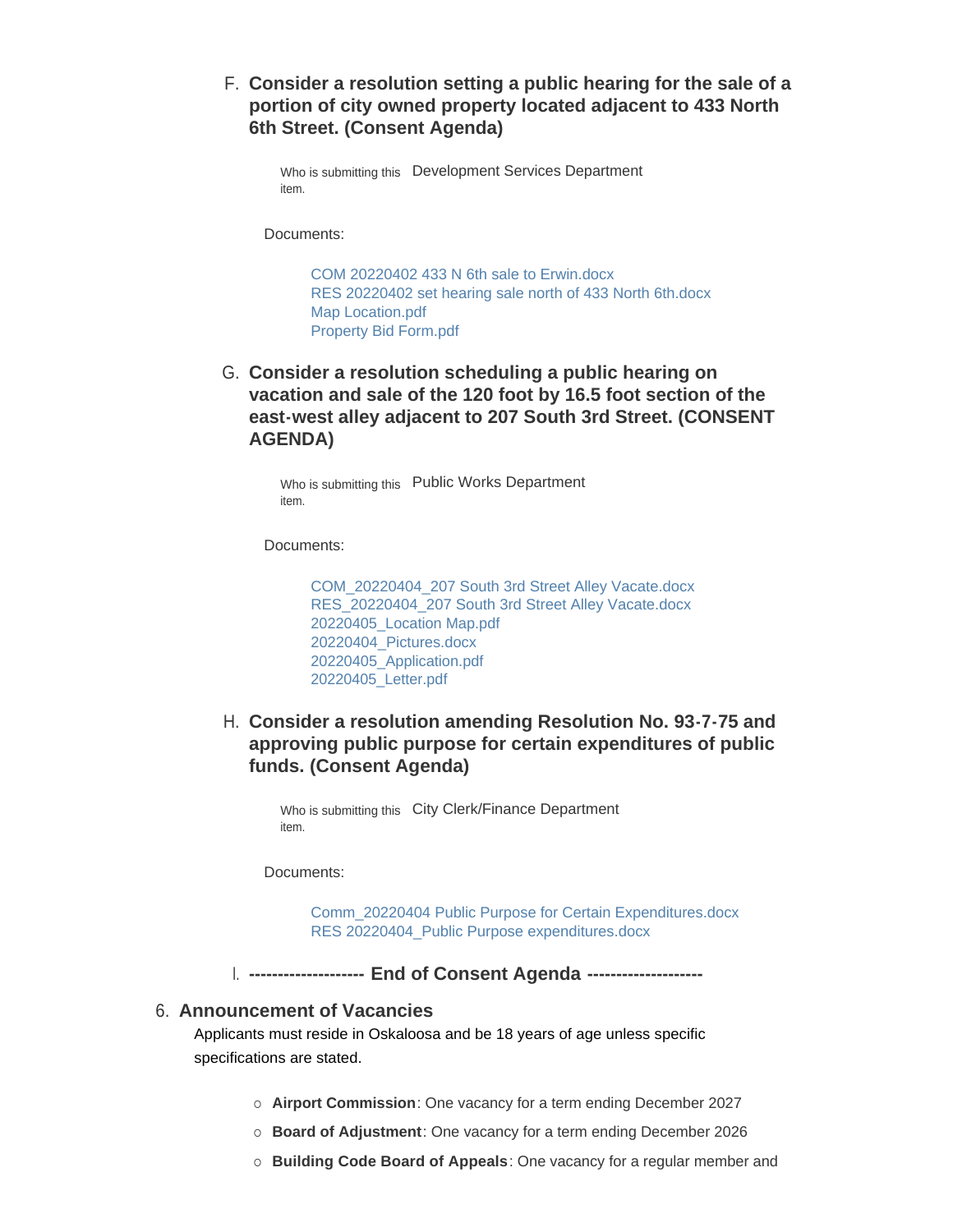one for an ex officio member

- ¡ **Civic Service Commission**: One vacancy for a term ending May 2026
- ¡ **Historic Preservation Commission**: One vacancy, one for a term ending December 2023

¡ **Building Code Board of Appeals**: One vacancy for a regular member and

- ¡ **Municipal Housing Agency**: Two vacancies for terms ending February 2023
- ¡ **Planning and Zoning Commission:** One vacancy for a term beginning May 2022
- ¡ **Water Board:** Two vacancies for terms beginning July 2022

Who is submitting this City Manager's Office item.

#### **Regular Agenda** 7.

The following agenda items require specific action by the City Council:

### **Discuss the status of funded activities for the Oskaloosa**  A. **Façade Improvements Project Phase 3. (Public Hearing)**

Who is submitting this Development Services Department item.

Documents:

[20220404 CC COM SOFA hearing phase 3.pdf](https://www.oskaloosaiowa.org/AgendaCenter/ViewFile/Item/9963?fileID=26334)

**Consider a resolution approving the final plans,**  B. **specifications, form of contract, and estimated cost for the Downtown Resurfacing Project (PUBLIC HEARING)**

Who is submitting this Public Works Department item.

Documents:

[COM 20220404 Downtown Resurfacing Project.docx](https://www.oskaloosaiowa.org/AgendaCenter/ViewFile/Item/10008?fileID=26365) [RES 20220404 Downtown Resurfacing Project.docx](https://www.oskaloosaiowa.org/AgendaCenter/ViewFile/Item/10008?fileID=26366) [20220404\\_Estimated Construction Cost 5021364.pdf](https://www.oskaloosaiowa.org/AgendaCenter/ViewFile/Item/10008?fileID=26368) [20220404\\_Notice of Public Hearing.docx](https://www.oskaloosaiowa.org/AgendaCenter/ViewFile/Item/10008?fileID=26363) [20220404\\_Notice to Bidders.doc](https://www.oskaloosaiowa.org/AgendaCenter/ViewFile/Item/10008?fileID=26364) [20220404\\_Preliminary Plans.pdf](https://www.oskaloosaiowa.org/AgendaCenter/ViewFile/Item/10008?fileID=26369) [20220404\\_Preliminary Specifications.pdf](https://www.oskaloosaiowa.org/AgendaCenter/ViewFile/Item/10008?fileID=26370) [20220404\\_Addendum 1.pdf](https://www.oskaloosaiowa.org/AgendaCenter/ViewFile/Item/10008?fileID=26367) [20220404\\_Location Map.pdf](https://www.oskaloosaiowa.org/AgendaCenter/ViewFile/Item/10008?fileID=26362)

**C. Consider a resolution awarding the contract to Norris Asphalt Paving Co., LC for the Downtown Resurfacing Project.**

Who is submitting this Public Works Department item.

Documents: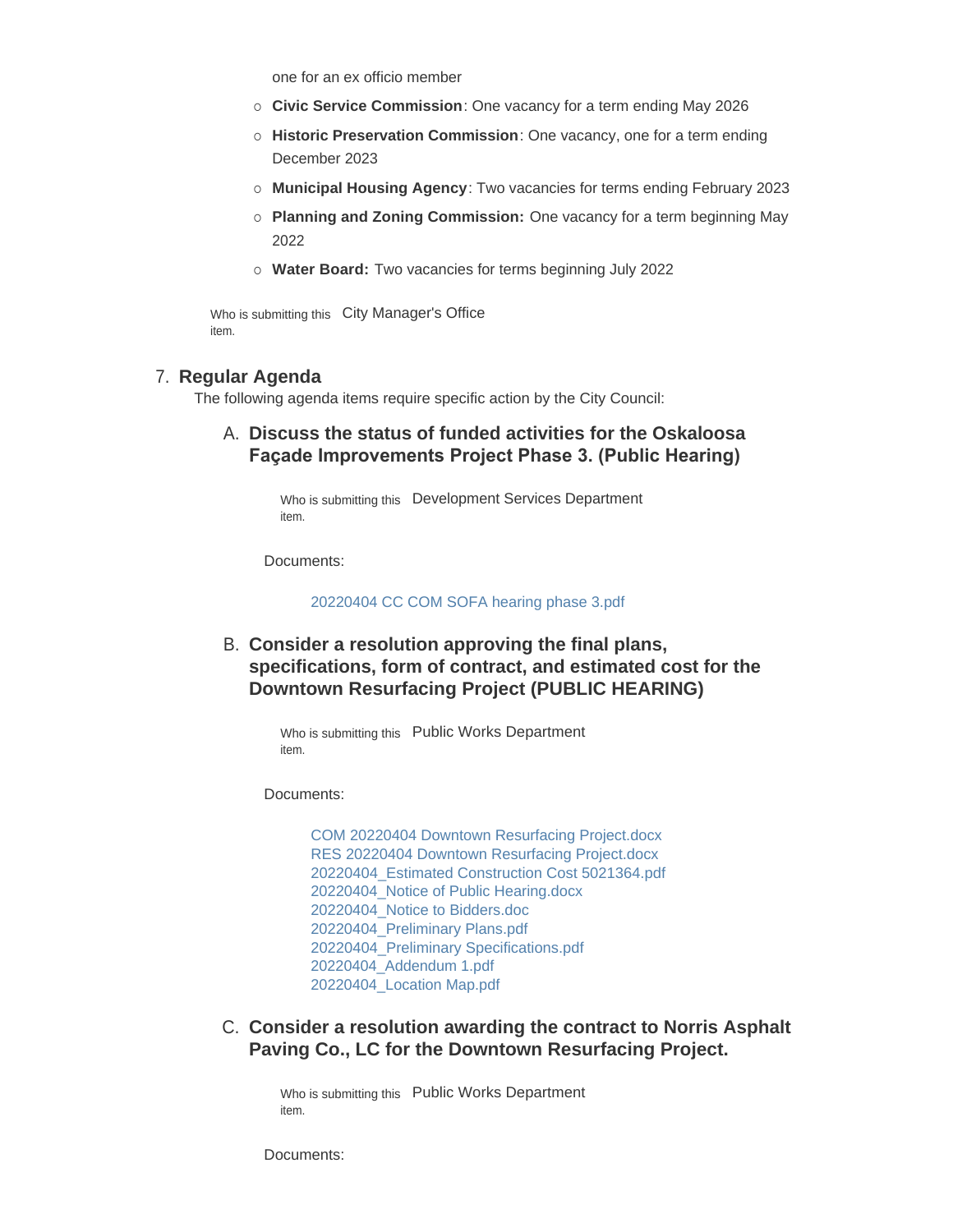[COM\\_202220404 Downtown Resurfacing Project Award.docx](https://www.oskaloosaiowa.org/AgendaCenter/ViewFile/Item/10007?fileID=26356) [RES\\_20220404 Downtown Resurfacing Project Award Resolution.docx](https://www.oskaloosaiowa.org/AgendaCenter/ViewFile/Item/10007?fileID=26357) [20220404 Bid Tabulation.pdf](https://www.oskaloosaiowa.org/AgendaCenter/ViewFile/Item/10007?fileID=26358) [20220404\\_Final Plans.pdf](https://www.oskaloosaiowa.org/AgendaCenter/ViewFile/Item/10007?fileID=26354) [20220404\\_Final Specifications.pdf](https://www.oskaloosaiowa.org/AgendaCenter/ViewFile/Item/10007?fileID=26355) [20220404\\_Addendum 1.pdf](https://www.oskaloosaiowa.org/AgendaCenter/ViewFile/Item/10007?fileID=26361) [20220404 Notice of Award.pdf](https://www.oskaloosaiowa.org/AgendaCenter/ViewFile/Item/10007?fileID=26360) [20220404 Letter of Recommendation.pdf](https://www.oskaloosaiowa.org/AgendaCenter/ViewFile/Item/10007?fileID=26359)

**Consider a resolution approving and directing the city**  D. **attorney to initiate condemnation proceedings for a property located within the City of Oskaloosa.** 

Who is submitting this Public Works Department item.

Documents:

[COM\\_20220404 801 North A Condemnation.docx](https://www.oskaloosaiowa.org/AgendaCenter/ViewFile/Item/10009?fileID=26375) [RES\\_20220404 801 North A Condemnation.docx](https://www.oskaloosaiowa.org/AgendaCenter/ViewFile/Item/10009?fileID=26372)

### **Consider a resolution awarding the contract or rejecting the**  E. **bids for the 2022 Sanitary Sewer Project.**

Who is submitting this Public Works Department item.

Documents:

[COM\\_20220404 2022 Sanitary Sewer Project.docx](https://www.oskaloosaiowa.org/AgendaCenter/ViewFile/Item/10006?fileID=26349) [RES\\_20220404 2022 Sanitary Sewer Project ACCEPT.docx](https://www.oskaloosaiowa.org/AgendaCenter/ViewFile/Item/10006?fileID=26350) [RES\\_20220404 2022 Sanitary Sewer Project REJECT.docx](https://www.oskaloosaiowa.org/AgendaCenter/ViewFile/Item/10006?fileID=26351) [20220404\\_Bid Tabulation.pdf](https://www.oskaloosaiowa.org/AgendaCenter/ViewFile/Item/10006?fileID=26352) [20220404\\_Letter.pdf](https://www.oskaloosaiowa.org/AgendaCenter/ViewFile/Item/10006?fileID=26353)

#### **Report on items from City staff** 8.

This item is reserved to receive reports from the following:

- a) City Manager
- b) City Clerk
- c) City Attorney

#### **City Council Information** 9.

This item is reserved to receive reports from the Mayor and City Council. This is an opportunity for the Mayor or Council to provide updates on activities, events, or items of note to the public. This is also the opportunity for the Mayor or Council to request future agenda items, or request items to be sent to Committee for review and discussion.

**CLOSED SESSION Litigation: Consider holding a closed session**  10. **under Iowa Code Section 21.5.1.c. to discuss strategy with legal counsel on a matter presently in litigation or in which litigation is**